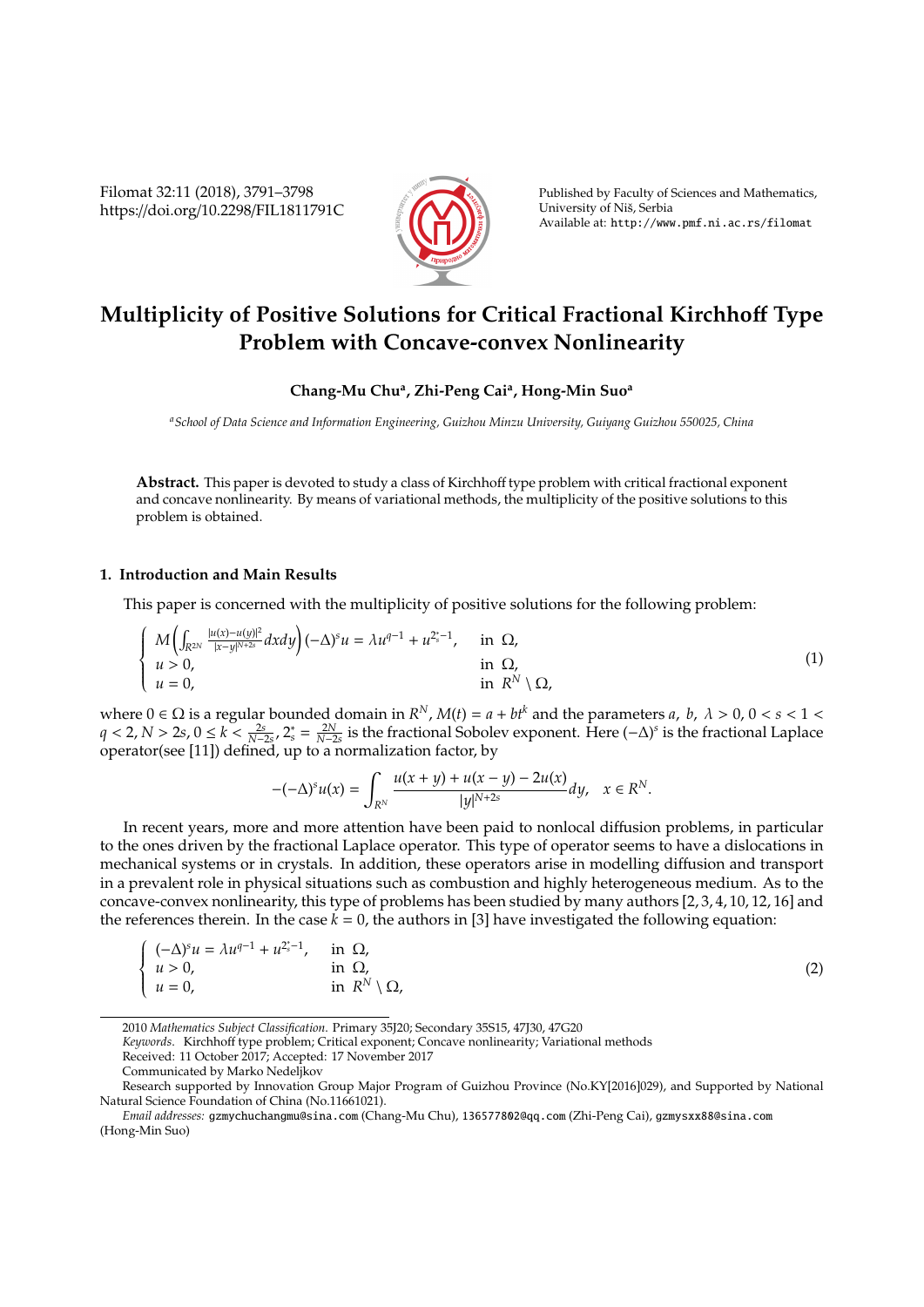where  $\lambda > 0$ ,  $0 < s < 1$ ,  $N > 2s$  and  $1 < q < 2$ . They found that there exists  $\Lambda > 0$  such that the equation (2) admits at least two positive solutions for  $0 < \lambda < \Lambda$ , has a positive solution for  $\lambda = \Lambda$  and no positive solution exists for  $\lambda > \Lambda$ . However, we may not find  $\Lambda$  such that problem (1) have the same result. In fact, this problem is still unsolved for the semilinear elliptic equation(the case *s* = 1), see the Remark 6.4 in [9].

The main purpose of this paper is to generalize the partial results of [3]. Using the variational method, we prove that the equation (1) has at least two positive solutions for  $\lambda$  sufficiently small when the weight functions satisfy some conditions. The main results of this paper are as follows.

**Theorem 1.1** Let  $0 < s < 1$ ,  $N > 2s$  and  $1 < q < 2$ . Suppose that  $M(t) = a + bt^k$ ,  $a, b > 0$ ,  $0 \le k < \frac{2s}{N}$  $\frac{1}{N-2s}$ then there exists  $\lambda_0 > 0$  such that problem (1) for all  $\lambda \in (0, \lambda_0)$  has at least one positive solution.

**Theorem 1.2** Let  $0 < s < 1$ ,  $N > 2s$  and  $\frac{N}{N-2s} < q < 2$ . Suppose that  $M(t) = a + bt^k$ ,  $a > 0$ ,  $0 \le k < \frac{2s}{N-2s}$  $\frac{1}{N-2s}$ *b* > 0 is small enough, then there exists  $\lambda^*$  > 0 such that problem (1) for all  $\lambda \in (0, \lambda^*)$  has at least two positive solutions.

This paper is organized as follows. In section 2 we give the functional framework necessary to work with the fractional Laplacian operator and we will give some auxiliary results. The proof of Theorem 1.1 and Theorem 1.2 is provided in section 3.

### **2. Some Auxiliary Results**

We will denote by  $H^s(R^N)$  the usual fractional Sobolev space endowed with the Gagliardo norm

$$
||u||_{H^{s}(R^N)} = ||u||_{L^{2}(R^N)} + \left(\int_{R^N \times R^N} \frac{|u(x) - u(y)|^2}{|x - y|^{N+2s}} dxdy\right)^{\frac{1}{2}}.
$$

We consider the function space

$$
X_0 = \left\{ u \in H^s(R^N) : u = 0 \text{ a.e. in } R^N \setminus \Omega \right\},\
$$

with the norm

$$
||u||_{X_0} = \left(\int_{R^N \times R^N} \frac{|u(x) - u(y)|^2}{|x - y|^{N+2s}} dxdy\right)^{\frac{1}{2}}.
$$

We also recall that  $(X_0, \|\cdot\|_{X_0})$  is a Hilbert space(see [3] or [13]), with scalar product

$$
\langle u,v\rangle=\int_{R^N\times R^N}\frac{(u(x)-u(y))(v(x)-v(y))}{|x-y|^{N+2s}}dxdy.
$$

Let  $u^{\pm} = \max{\pm u, 0}$ , the corresponding functional of problem (1) is

$$
I(u) = \frac{a}{2}||u||_{X_0}^2 + \frac{b}{2(k+1)}||u||_{X_0}^{2(k+1)} - \frac{\lambda}{q} \int_{\Omega} (u^+)^q dx - \frac{1}{2_s^*} \int_{\Omega} (u^+)^{2_s^*} dx, \quad u \in X_0.
$$

It is well known that the critical points of the functional *I* in *X*<sup>0</sup> are positive solutions of problem (1). By the definition of weak solution *u* of problem (1), it means that  $u \in X_0$  satisfies

$$
\langle I'(u),v\rangle = \left(a + b||u||_{X_0}^{2k}\right)\int_{R^N\times R^N} \frac{(u(x)-u(y))(v(x)-v(y))}{|x-y|^{N+2s}}dxdy - \lambda \int_{\Omega} (u^+)^{q-1}v dx - \int_{\Omega} (u^+)^{2_s^*-1}v dx
$$

for any  $v \in X_0$ .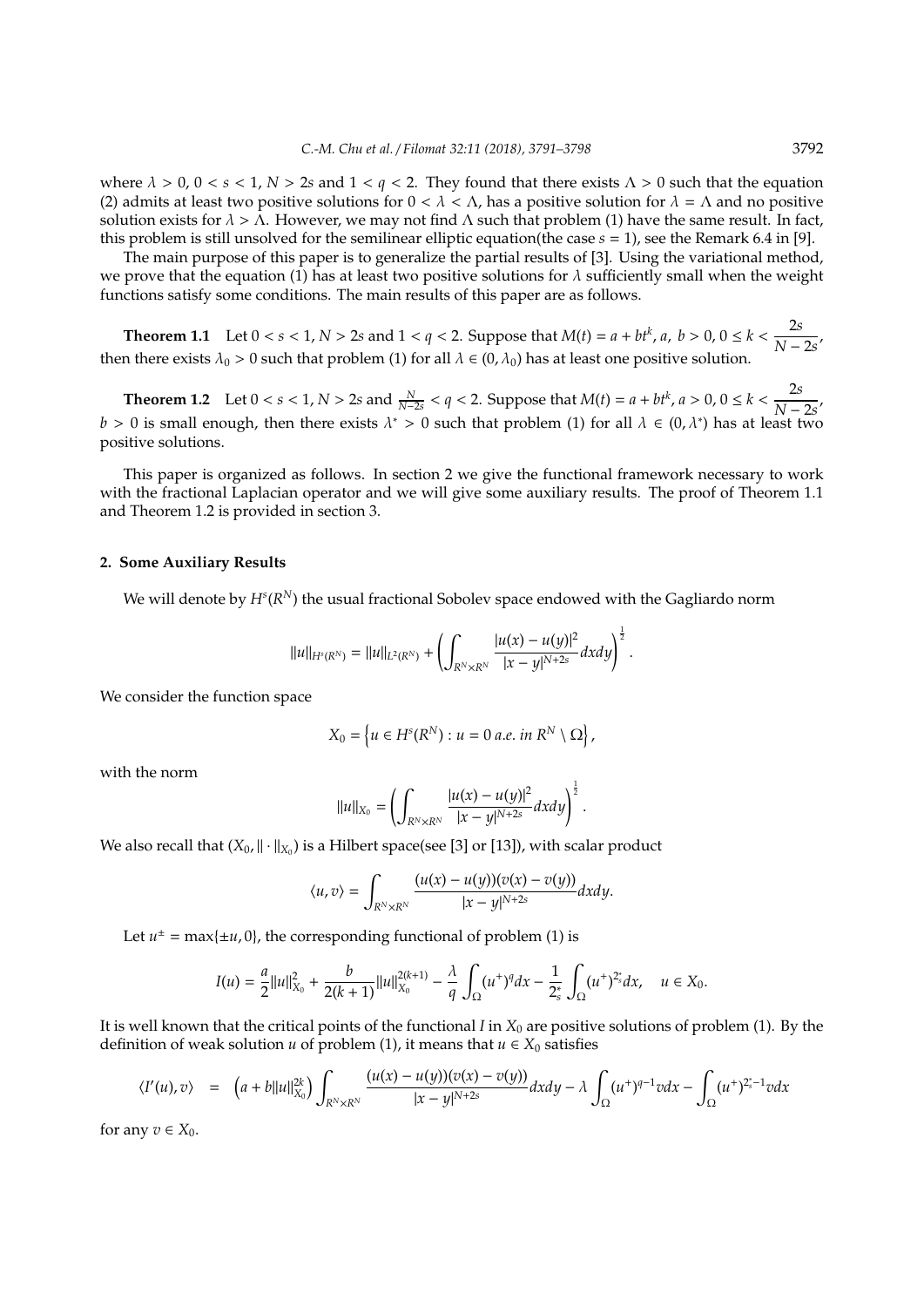Define the best Sobolev constant

$$
S = \inf_{u \in H^{s}(R^{N}) \setminus \{0\}} \frac{||u||_{X_{0}}^{2}}{\left(\int_{R^{N}} |u|^{2_{s}^{*}} dx\right)^{\frac{2}{2_{s}^{*}}}}.
$$
\n(3)

From [7], we know that *S* is attained by functions

$$
v_{\varepsilon}(x)=\frac{\varepsilon^{\frac{N-2s}{2}}}{(\varepsilon^2+|x|^2)^{\frac{N-2s}{2}}}.
$$

Now we give some definitions, and show that the corresponding functional of problem (1) satisfies the (*PS*)*<sup>c</sup>* condition.

**Definition 2.1** A sequence  $\{u_n\} \subset X_0$  is called a  $(PS)_c$  sequence of *I* if  $I(u_n) \to c$  and  $I'(u_n) \to 0$  as  $n \to \infty$ . We say that *I* satisfies the  $(PS)_c$  condition if any  $(PS)_c$  sequence  $\{u_n\} \subset X_0$  of *I* has a convergent subsequence.

**Lemma 2.2** Let  $0 < s < 1$ ,  $N > 2s$  and  $1 < q < 2$ . Suppose that  $M(t) = a + bt^k$ ,  $a, b > 0$ ,  $0 \le k < \frac{2s^k}{N!}$  $\frac{1}{N-2s}$ . If  ${u_n}$  ⊂ *X*<sup>0</sup> is a (*PS*)*c* sequence of *I*, then  ${u_n}$  is bounded in *X*<sup>0</sup>.

*Proof.* By the Hölder inequality and the Young inequality, it follows from (3) that

$$
\left|\frac{\lambda}{q}\int_{\Omega}(u^{+})^{q}dx\right|\leq\frac{\lambda}{q}S^{-\frac{q}{2}}|\Omega|^{\frac{2^{*}_{s}-q}{2^{*}_{s}}}\|u\|_{X_{0}}^{q}\leq\eta\|u\|_{X_{0}}^{2}+C(\eta)\lambda^{\frac{2}{2-q}}\tag{4}
$$

for any  $u \in X_0$ , where  $C(\eta) = \frac{2-q}{a}$  $\frac{-q}{q}2^{-\frac{2}{2-q}}|\Omega|^{\frac{(2-q)N+2qs}{(2-q)N}}(\eta S)^{\frac{q}{q-2}}.$  Let  $\{u_n\}$  be a  $(PS)_c$  sequence of *I*. Note that  $k<\frac{2s}{N-2s}$ , it follows from (4) that

$$
2^{*}_{s}I(u_{n}) - \langle I'(u_{n}), u_{n} \rangle = \frac{2as}{N-2s}||u_{n}||^{2}_{X_{0}} + \frac{2s - (N-2s)k}{(k+1)(N-2s)}b||u_{n}||^{2(k+1)}_{X_{0}} - \frac{(2-q)N + 2qs}{q(N-2s)}\lambda \int_{\Omega} (u_{n}^{+})^{q}dx
$$
  

$$
\geq \left(\frac{2as}{N-2s} - \frac{(2-q)N + 2qs}{N-2s}\eta\right)||u_{n}||^{2}_{X_{0}} - \frac{(2-q)N + 2qs}{N-2s}C(\eta)\lambda^{\frac{2}{2-q}},
$$

which implies

$$
\left(\frac{2as}{N-2s}-\frac{(2-q)N+2qs}{N-2s}\eta\right)||u_n||_{X_0}^2\leq 2_s^*c+\frac{(2-q)N+2qs}{N-2s}C(\eta)\lambda^{\frac{2}{2-q}}+o(||u_n||_{X_0}).
$$

Set  $\eta < \frac{2as}{(2-q)N+2qs}$ , we obtain  $\{u_n\}$  is bounded in  $X_0$ .

**Lemma 2.3** Let  $0 < s < 1$ ,  $N > 2s$  and  $1 < q < 2$ . Suppose that  $M(t) = a + bt^k$ ,  $a, b > 0$ ,  $0 \le k < \frac{2s^k}{N}$  $\frac{1}{N-2s}$ then there exists a positive constant *A* depending on *N*, *q*, *s*, *S* and *a* such that *I* satisfies the  $(PS)_c$  condition with  $c < c^* = \frac{s}{N}(aS)^{\frac{N}{2s}} - A\lambda^{\frac{2}{2-q}}$ .

*Proof.* Let  $\{u_n\} \subset X_0$  be a  $(PS)_c$  sequence of *I* with  $c < c^*$ . By Lemma 2.2, we know that  $\{u_n\}$  is bounded. Up to a subsequence, there exists  $u \in X_0$  such that  $u_n$  converges  $u$  weakly in  $X_0$ , strongly in  $L^r(\Omega)$  with  $1 \le r < 2$ ; and a.e. in  $\Omega$ . By the Dominated Convergence Theorem, we have

$$
\lambda \int_{\Omega} (u_n^+)^{q-1} (u_n - u) dx + \int_{\Omega} (u_n^+)^{2_s^*-1} (u_n - u) dx \to 0.
$$

Thus, by using also the fact that  $\langle I'(u_n), u_n - u \rangle \to 0$ , we get

$$
(a+b||u||_{X_0}^{2k})\int_{R^N\times R^N}\frac{(u_n(x)-u_n(y))((u_n(x)-u_n(y))-(u(x)-u(y)))}{|x-y|^{N+2s}}dxdy\to 0,
$$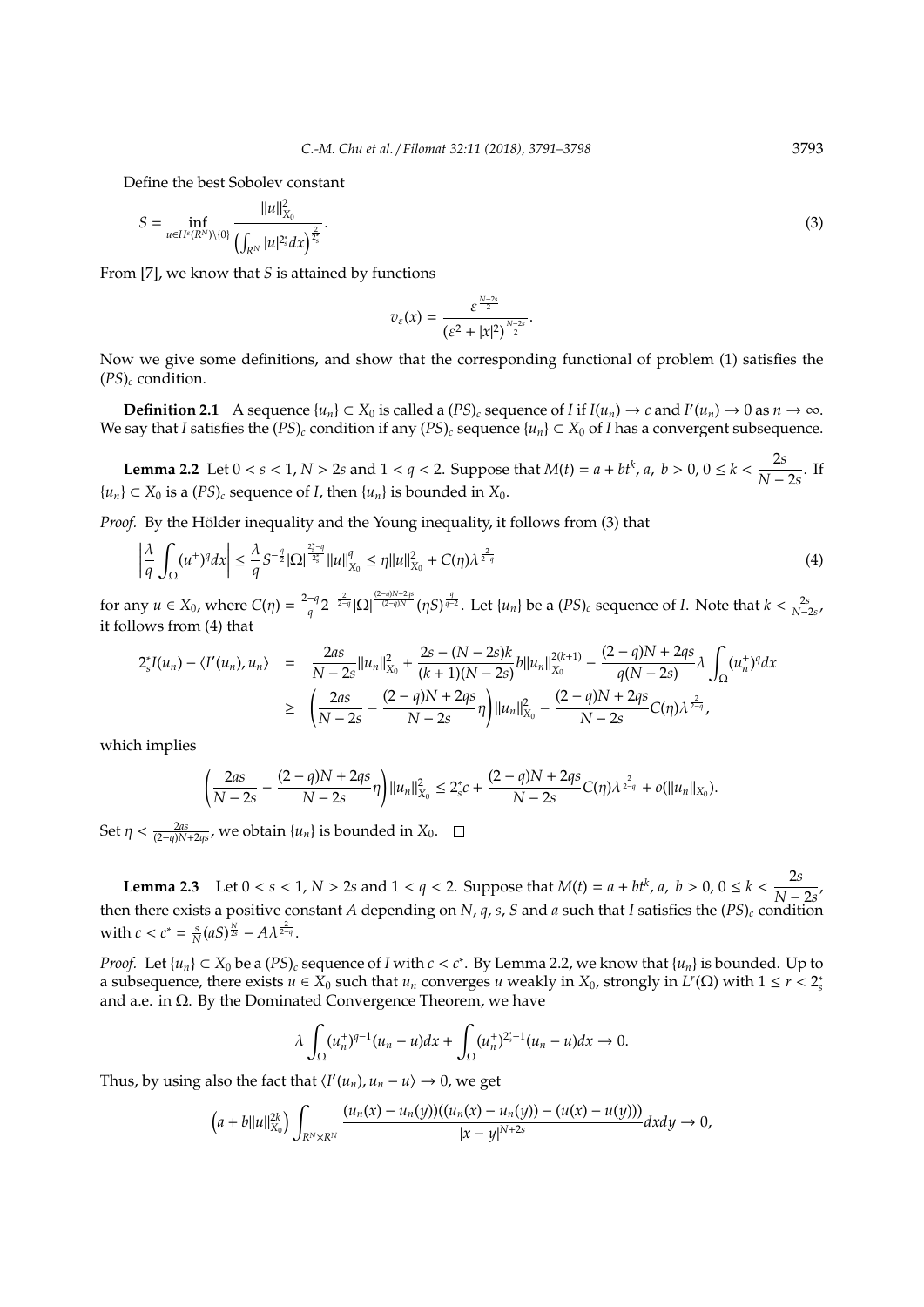from which it follows that  $u_n \to u$  in  $X_0$ . Since *I* is  $C^1$ , we obtain  $I'(u) = 0$ . In particular, we have  $\langle I'(u), u \rangle = 0$ , which implies that

$$
a||u||_{X_0}^2 + b||u||_{X_0}^{2(k+1)} = \lambda \int_{\Omega} (u^+)^q dx + \int_{\Omega} (u^+)^{2^*_s} dx.
$$

It follows from (4) that

$$
I(u) = I(u) - \frac{1}{2_s^*} \langle I'(u), u \rangle \ge \frac{1}{2_s^*} \left( \frac{2s}{N - 2s} - \frac{(2 - q)N + 2qs}{N - 2s} \eta \right) ||u||_{X_0}^2 - \frac{(2 - q)N + 2qs}{N - 2s} C(\eta) \lambda^{\frac{2}{2 - q}}.
$$
  
Set  $\eta = \frac{2as}{(2 - q)N + 2qs}$ ,  $A = \frac{2 - q}{qN} \left( \frac{(2 - q)N + 2qs}{4} \right)^{\frac{2}{2 - q}} |\Omega|^{\frac{(2 - q)N + 2qs}{(2 - q)N}} (saS)^{\frac{q}{q - 2}},$  we have  
 $I(u) \ge -A\lambda^{\frac{2}{1 - q}}.$  (5)

By the Dominated Convergence Theorem, we obtain

$$
\int_{\Omega} (u_n^+)^q dx = \int_{\Omega} (u^+)^q dx + o(1).
$$

Let  $w_n = u_n - u$ , by the Brezis-Lieb lemma(see [5]), one has

$$
||u_n||_{X_0}^2 = ||w_n||_{X_0}^2 + ||u||_{X_0}^2 + o(1), \qquad ||u_n||_{X_0}^{2(k+1)} = (||w_n||_{X_0}^2 + ||u||_{X_0}^2 + o(1))^{k+1},
$$

and

$$
\int_{\Omega} (u_n^+)^{2_s^*} dx = \int_{\Omega} (w_n^+)^{2_s^*} dx + \int_{\Omega} (u^+)^{2_s^*} dx + o(1).
$$

Since  $I(u_n) = c + o(1)$ , we obtain

$$
\frac{a}{2}||w_n||_{X_0}^2 + \frac{b}{2(k+1)}\left(\left(||w_n||_{X_0}^2 + ||u||_{X_0}^2 + o(1)\right)^{k+1} - ||u||_{X_0}^{2(k+1)}\right) - \frac{1}{2_s^*} \int_{\Omega} (w_n^+)^{2_s^*} dx
$$
\n
$$
= c - I(u) + o(1).
$$
\n(6)

According to  $I'(u_n) = o(1)$  and  $\langle I'(u), u \rangle = 0$ , we get

$$
a||w_n||_{X_0}^2 + b\left(\left(||w_n||_{X_0}^2 + ||u||_{X_0}^2 + o(1)\right)^{k+1} - ||u||_{X_0}^{2(k+1)}\right) - \int_{\Omega} (w_n^+)^{2_s^*} dx = o(1).
$$
\n(7)

Assume that  $||w_n||_{X_0} \to l_1$ , we have

$$
\left(||w_n||_{X_0}^2 + ||u||_{X_0}^2 + o(1)\right)^{k+1} - ||u||_{X_0}^{2(k+1)} \to \left(l_1^2 + ||u||_{X_0}^2\right)^{k+1} - ||u||_{X_0}^{2(k+1)} \doteq l_2 \ge 0.
$$

it follows from (7) that

$$
\int_{\Omega} (w_n^+)^{2_s^*} dx \to a l_1^2 + b l_2.
$$

From (3), we have

$$
||w_n||_{X_0}^{2^*} \ge S^{\frac{2^*}{2}} \int_{R^n} |w_n|^{2^*} dx \ge S^{\frac{2^*}{2}} \int_{\Omega} (w_n^+)^{2^*} dx.
$$

As  $n \to \infty$ , we have  $l_1^{2_s^*} \geq S_2^{2_s^*} (al_1^2 + bl_2) \geq S_2^{2_s^*} al_1^2$ . Therefore, one has  $l_1 \geq a^{\frac{N-2s}{4s}} S_{4s}^{\frac{N}{4s}}$ . Note that  $2(k+1) < 2_s^*$ , it follows from (5), (6) and (7) that

$$
c = \frac{s}{N}al_1^2 + \left(\frac{1}{2(k+1)} - \frac{1}{2_s^*}\right)bl_2 + I(u) \ge \frac{s}{N}(aS)^{\frac{N}{2s}} + I(u) \ge c^*,
$$

which contradicts the fact  $c < c^*$ . Therefore, we have  $l_1 = 0$ , which implies that  $u_n \to u$  in  $X_0$ . Hence *l* satisfies the  $(PS)_c$  condition with  $c < c^*$ .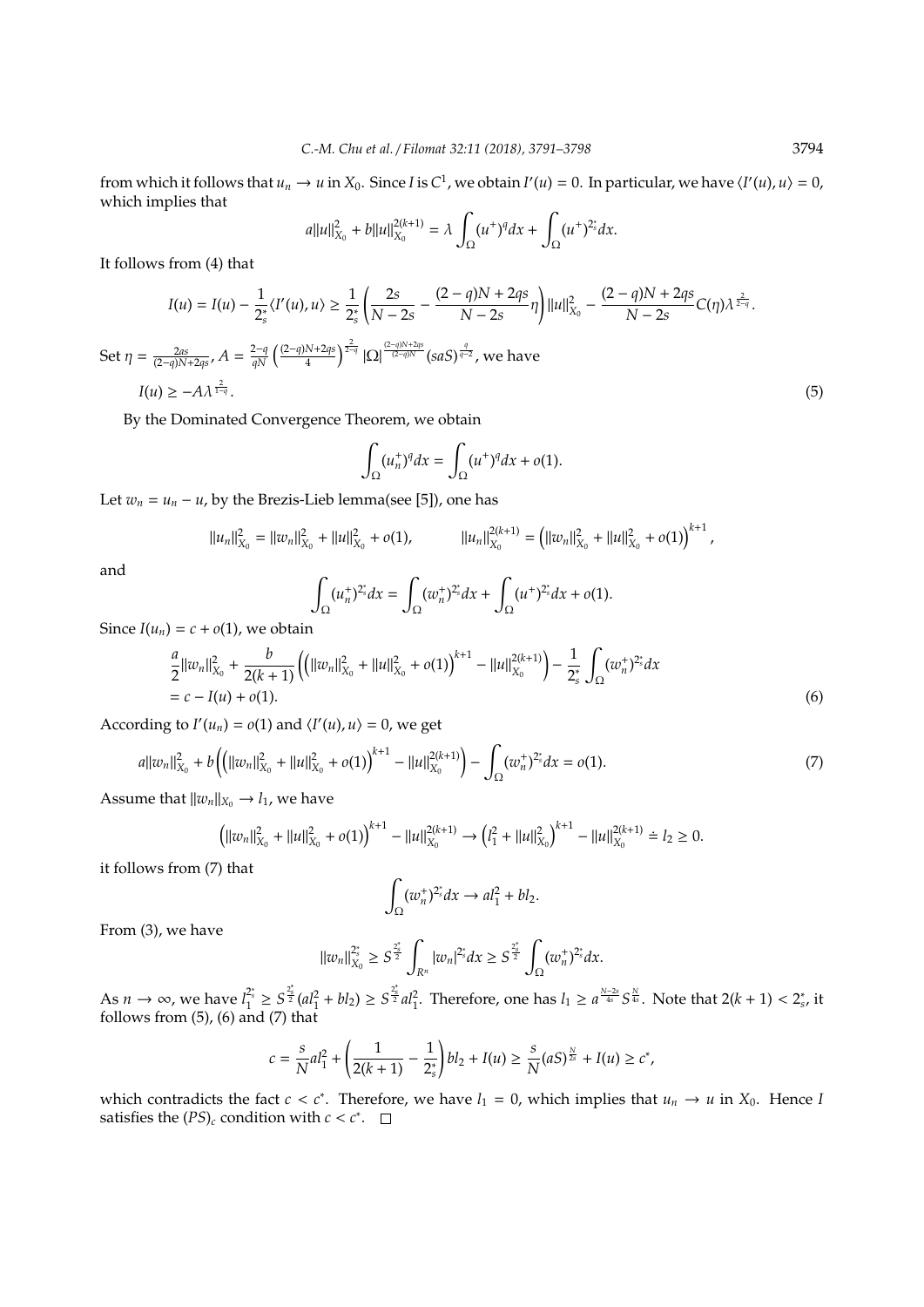#### **3. The Proof of Main Results**

In this section, we complete the proof of our Theorems 1.1 and 1.2. Before the proof of Theorem 1.1, we first recall the following Lemma in [6].

**Lemma 3.1** Let  $r, p > 1$ ,  $\psi(x) \in L^p(\Omega)$  and  $\psi^+ = \max{\{\psi, 0\}} \neq 0$ . Then there exists  $w_0 \in C_0^{\infty}$  $\int_0^\infty$ ( $\Omega$ ) such that  $\int_{\Omega} \psi(x) (w_0^+)^r dx > 0.$ 

*Proof of Theorem 1.1.* It follows from (3) and (4) that

$$
I(u) \geq \left(\frac{a}{2}-\eta\right)||u||_{X_0}^2 - C(\eta)\lambda^{\frac{2}{2-q}} - \frac{1}{2_s^*}S^{-\frac{2_s^*}{2}}||u||_{X_0}^{2_s^*}.
$$

Let  $\eta = \frac{a}{4}$ , we can find  $\rho > 0$  and  $\Lambda_1 > 0$  such that for all  $\lambda \in (0, \Lambda_1)$ 

$$
I(u) > 0 \text{ if } ||u|| = \rho \text{ and } I(u) > -C_1 \text{ if } ||u|| \le \rho,
$$
\n(8)

where  $C_1 = \frac{2-q}{a}$  $\frac{-q}{q} \left(\frac{\Lambda_1}{2}\right)^{\frac{2}{2-q}} |\Omega|^{\frac{(2-q)N+2qs}{(2-q)N}} \left(\frac{2}{aS}\right)^{\frac{q}{2-q}}.$ 

From Lemma 3.1, we obtain that there exists  $\varphi_0 \in C_0^{\infty}$  $\int_0^\infty$ ( $\Omega$ )  $\subset X_0$  such that

$$
\int_{\Omega} (\varphi_0^+)^q dx > 0. \tag{9}
$$

Therefore, one has

$$
I(K\varphi_0) \leq \frac{a}{2} K^2 ||\varphi_0||^2_{X_0} - \frac{\lambda}{q} K^q \int_{\Omega} (\varphi_0^+)^q dx - \frac{1}{2_s^*} K^{2_s^*} \int_{\Omega} (\varphi_0^+)^{2_s^*} dx.
$$

Fix  $\lambda \in (0, \Lambda_1)$ , noticing that  $1 < q < 2$ , it implies from (9) that there exists  $K_0 = K(\lambda) > 0$  small enough such that  $I(K_0\varphi_0)$  < 0. Thus we deduce that

$$
c_\lambda=\inf_{u\in B_\rho(0)}I(u)<0<\inf_{u\in \partial B_\rho(0)}I(u).
$$

By applying the Ekeland's variational principle in  $B_\rho(0)$ (see [8]), we obtain that there exists a (PS)<sub>c<sub>A</sub> sequence</sub>  ${u_n} \subset \overline{B_0(0)}$  of *I*.

By the expression of  $c^*$ , we can choose  $0 < \lambda_0 < \Lambda_1$  such that  $c^* > 0$  for all  $\lambda \in (0, \lambda_0)$ . It follows from  $c_{\lambda}$  < 0 and Lemma 2.3 that *I* satisfies the  $(PS)_{c_{\lambda}}$  condition. Therefore, one has a subsequence still denoted by  $\{u_n\}$  and  $u_\lambda \in X_0$  such that  $u_n \to u_\lambda$  in  $X_0$  and

$$
I(u_\lambda)=c_\lambda,\quad I'(u_\lambda)=0,
$$

which implies that *u*<sub> $\lambda$ </sub> is a solution of problem (1). After a direct calculation, we derive that  $||u_{\lambda}$  $\frac{1}{\lambda}$ || $X_0$  =  $\langle I'(u_\lambda), -u_\lambda \rangle$  $\frac{1}{\lambda}$  = 0, which implies  $u_{\lambda} \ge 0$ . Since  $I(u_{\lambda}) = c_{\lambda} < 0 = I(0)$ , we have  $u_{\lambda} \ne 0$ . Applying the Strong Maximum Principle(see [14]), we obtain  $u_\lambda$  is a positive solution of problem (1). The proof of Theorem 1.1 is completed.

**Lemma 3.2** Let 0 < *s* < 1, *N* > 2*s* and  $\frac{N}{N-2s}$  < *q* < 2. Suppose that *M*(*t*) = *a*+*bt<sup>k</sup>*, *a* > 0, 0 ≤ *k* <  $\frac{2s}{N-2s}$  $\frac{1}{N-2s}$ , *b* > 0 is small enough, then there exists  $\Lambda^* > 0$ , for any  $\lambda \in (0, \Lambda^*)$ , we can find  $\bar{u}_\lambda \in X_0$  such that  $\sup_{t \ge 0} I(t\bar{u}_\lambda) < c^*$ .

*Proof.* For convenience, we consider the functional  $J_b: X_0 \to R$  defined by

$$
J_b(u) = \frac{a}{2}||u||_{X_0}^2 + \frac{b}{2(k+1)}||u||_{X_0}^{2(k+1)} - \frac{1}{2_s^*} \int_{\Omega} (u^+)^{2_s^*} dx, \quad u \in X_0.
$$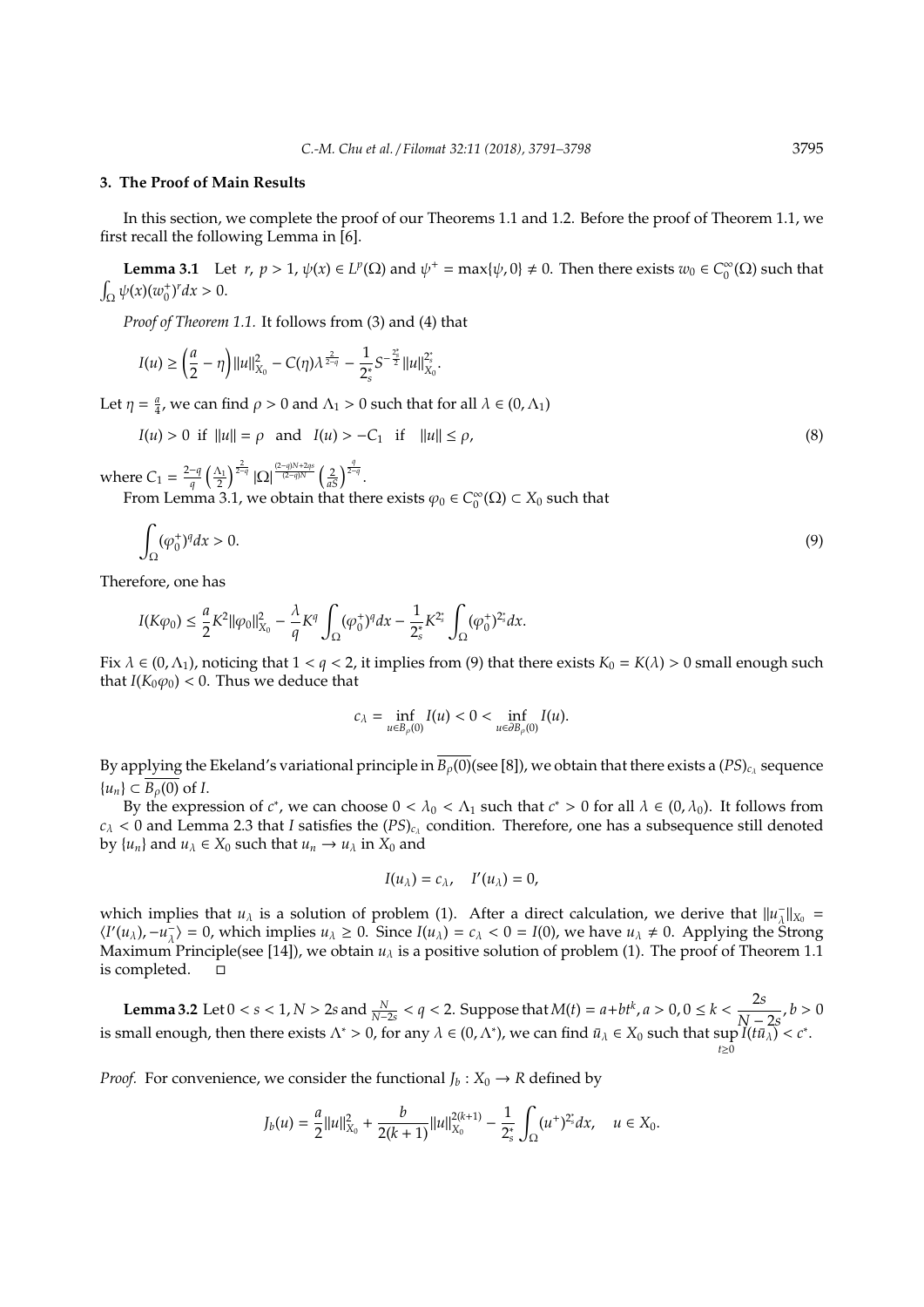For the constant  $\delta_0 > 0$ , we can choose such a cut-off function  $\phi(x) \in C_0^{\infty}(\Omega)$  that  $\phi(x) = 1$  for  $x \in B(0, \delta_0)$ ,  $\theta$  $\phi(x) = 0$  for  $x \in R^n \setminus B(0, 2\delta_0)$  and  $0 \le \phi(x) \le 1$ . Define  $u_{\varepsilon}(x) = \frac{\phi(x) \varepsilon^{\frac{N-2s}{2}}}{(x-\varepsilon)^{N-2s}}$  $\frac{\varphi(x)e^{-x}}{(e^2+|x|^2)^{\frac{N-2s}{2}}}$ . Similar to the calculation of [15], we have the following estimate(as  $\varepsilon \to 0$ )

$$
||u_{\varepsilon}||_{X_{0}}^{2} = \int_{R^{N} \times R^{N}} \frac{|U(x) - U(y)|^{2}}{|x - y|^{N+2s}} dx dy + O(\varepsilon^{N-2s}),
$$
  

$$
\int_{\Omega} |u_{\varepsilon}|^{2^{*}} dx = ||U||_{L^{2^{*}}(R^{N})}^{2^{*}} + O(\varepsilon^{N}),
$$
  

$$
\frac{||u_{\varepsilon}||_{X_{0}}^{2}}{\left(\int_{\Omega} |u_{\varepsilon}|^{2^{*}} dx\right)^{\frac{2}{2^{*}}}} = S + O(\varepsilon^{N-2s}),
$$
\n(10)

where  $U(x) = (1 + |x|^2)^{-\frac{N-2s}{2}}$  satisfies

$$
\frac{\int_{R^N\times R^N}\frac{|U(x)-U(y)|^2}{|x-y|^{N+2s}}dxdy}{\|U\|_{L^{2_s^*}(R^N)}^2}=S=\inf_{u\in H^s(R^N)\setminus\{0\}}\frac{\|u\|_{X_0}^2}{\left(\int_{R^N}|u|^{2_s^*}dx\right)^{\frac{2}{2_s^*}}}.
$$

Define

$$
h_b(t) = J_b(tu_{\varepsilon}) = \frac{a}{2}t^2||u_{\varepsilon}||_{X_0}^2 + \frac{bt^{2(k+1)}}{2(k+1)}||u_{\varepsilon}||_{X_0}^{2(k+1)} - \frac{1}{2_s^*}t^{2_s^*}\int_{\Omega}|u_{\varepsilon}|^{2_s^*}dx
$$

for all  $t \ge 0$ . According to  $2(k + 1) < 2_s^*$  and (10), we have  $\lim_{t \to +\infty} h(t) = -\infty$ . Note that  $h_b(0) = 0$  and  $h_b(t) > 0$ for  $t \to 0^+$ , so sup  $\sup h_b(t)$  attains for some  $t_{b,\varepsilon} > 0$ . By  $t_{\geq 0}$ 

$$
0 = h'_0(t_{0,\varepsilon}) = t_{0,\varepsilon} \left( a ||u_{\varepsilon}||_{X_0}^2 - t_{0,\varepsilon}^{2^*-2} \int_{\Omega} |u_{\varepsilon}|^{2^*} dx \right),
$$

one has

$$
t_{0,\varepsilon} = \left(\frac{a||u_{\varepsilon}||_{X_0}^2}{\int_{\Omega} |u_{\varepsilon}|^{2_s^*} dx}\right)^{\frac{1}{2_s^* - 2}}.
$$

Therefore, we deduce from (10) that

$$
\sup_{t\geq 0} J_b(tu_\varepsilon) = h_b(t_{b,\varepsilon}u_\varepsilon) \leq h_0(t_{b,\varepsilon}u_\varepsilon) \leq h_0(t_{0,\varepsilon}u_\varepsilon) = \frac{s}{N}(aS)^{\frac{N}{2s}} + O\left(\varepsilon^{N-2s}\right) = c^* + A\lambda^{\frac{2}{2-q}} + O\left(\varepsilon^{N-2s}\right). \tag{11}
$$

By the expression of  $c^*$ , we can choose  $\Lambda_2 > 0$  such that  $c^* > 0$  for all  $\lambda \in (0, \Lambda_2)$ . Using the definitions of *I* and  $u_{\varepsilon}$ , we have

$$
I(tu_{\varepsilon}) \leq \frac{a}{2}t^2||u_{\varepsilon}||_{X_0}^2 + \frac{bt^{2(k+1)}}{2(k+1)}||u_{\varepsilon}||_{X_0}^{2(k+1)}
$$

for all *t*  $\geq$  0 and  $\lambda$  > 0. It follows from (10) that there exist *T*  $\in$  (0, 1), *b*<sub>1</sub> > 0 and  $\varepsilon$ <sub>1</sub> > 0 such that

$$
\sup_{0\leq t\leq T} I(tu_{\varepsilon}) < c^* \tag{12}
$$

for all  $0 < \lambda < \Lambda_2$ ,  $0 < b < b_1$  and  $0 < \varepsilon < \varepsilon_1$ . Moreover, it implies from (11) that

$$
\sup_{t \geq T} I(tu_{\varepsilon}) = \sup_{t \geq T} \left( J_b(tu_{\varepsilon}) - \frac{\lambda}{q} t^q \int_{\Omega} |u_{\varepsilon}|^q dx \right)
$$
  

$$
\leq c^* + A \lambda^{\frac{2}{2-q}} + O\left(\varepsilon^{N-2s}\right) - \frac{\lambda}{q} T^q \int_{B(0,\varepsilon)} |u_{\varepsilon}|^q dx.
$$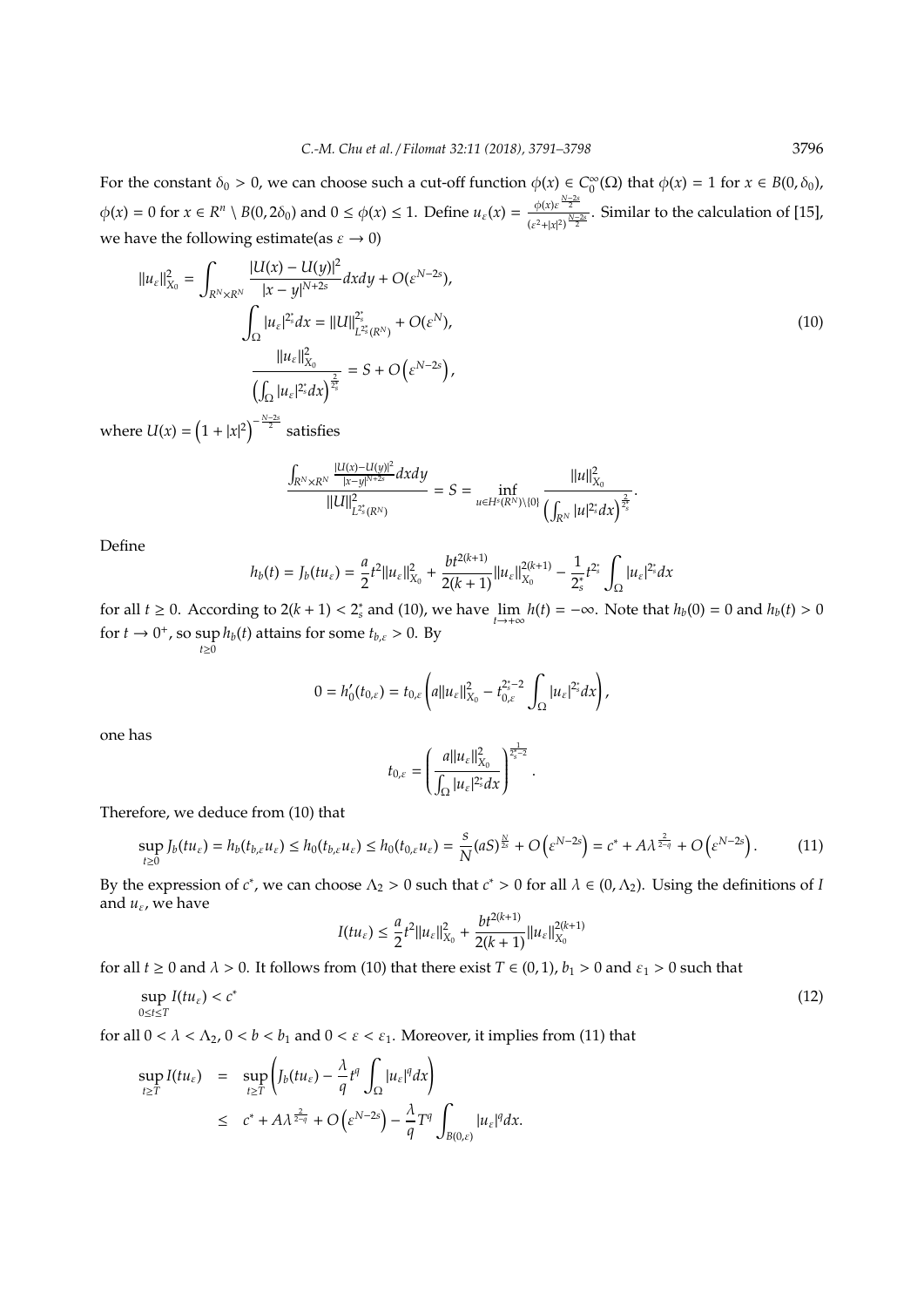Let  $\varepsilon = \lambda^{\frac{2}{(2-q)(N-2s)}} \in (0, \delta_0)$ , It follows that

$$
\int_{B(0,\varepsilon)}|u_{\varepsilon}|^{q}dx=\int_{B(0,\varepsilon)}\left(\frac{\varepsilon}{\varepsilon^{2}+|x|^{2}}\right)^{\frac{(N-2s)q}{2}}dx\geq \int_{B(0,\varepsilon)}\frac{1}{(2\varepsilon)^{\frac{(N-2s)q}{2}}}dx=C_{3}\varepsilon^{\frac{2N-(N-2s)q}{2}}.
$$

By the above two inequalities, for any  $0 < \lambda < \delta_0^{\frac{(2-q)(N-2s)}{2}}$ , we have

$$
\sup_{t \geq T} I(tu_{\varepsilon}) \leq c^* + O\left(\lambda^{\frac{2}{2-q}}\right) - \frac{C_3 T^q}{q} \lambda^{\frac{4(N-s)-2(N-2s)q}{(2-q)(N-2s)}}.
$$
\n(13)

Note that  $\frac{N}{N-2s} < q < 2$ , we have  $\frac{4(N-s)-2(N-2s)q}{(2-q)(N-2s)} < \frac{2}{2-q}$ . Hence, we can choose  $\Lambda_3 > 0$  such that

$$
O\left(\lambda^{\frac{2}{2-q}}\right) - \frac{C_3 T^q}{q} \lambda^{\frac{4(N-s)-2(N-2s)q}{(2-q)(N-2s)}} < 0
$$

for all  $0 < \lambda < \Lambda_3$ . Therefore, we have

$$
\sup_{t\geq T} I(tu_{\varepsilon}) < c^*.\tag{14}
$$

Set  $\Lambda^* = \min \left\{ \Lambda_2, \Lambda_3, \varepsilon_1^{\frac{(2-q)(N-2s)}{2}} \right\}$ Let  $\lambda \in (0, \Lambda^*)$ ,  $\varepsilon = \lambda^{\frac{2}{(2-q)(N-2s)}}$  and  $\bar{u}_{\lambda} = u_{\varepsilon}$ , we deduce from (12) and (14) that  $\sup I(t\bar{u}_\lambda) < c^*$  for all  $0 < \lambda < \Lambda^*$  and  $0 < b < b_1$ . *t*≥0

*Proof of Theorem 1.2.* Choose  $\lambda^* = \min{\{\lambda_0, \Lambda^*\}}$ , from the proof of Theorem 1.1, we have already obtained that problem (1) for any  $\lambda \in (0, \lambda^*)$  has a positive solution  $u_\lambda$  with  $I(u_\lambda) < 0$ . Now we only need to find that the second positive solution of problem (1). It follows from Lemma 3.1 that there exists  $\phi_0 \in C_0^{\infty}$  $_0^{\infty}(\Omega)$  such that  $\int_{\Omega} (\phi_0^+)^{2_s^*} dx > 0$ . According to (4), we have

$$
I(t\phi_0) \leq \left(\frac{a}{2} + \eta\right) t^2 ||\phi_0||^2_{X_0} - \frac{1}{2_s^*} t^{2_s^*} \int_{\Omega} (\phi_0^+)^{2_s^*} dx + C(\eta) \lambda^{\frac{2}{2-q}},
$$

which implies that  $I(t\phi_0) \to -\infty$  as  $t \to +\infty$ . Hence, there exists a positive number  $t_0$  such that  $||t_0\phi_0|| > \rho$ and  $I(t_0\phi_0) < 0$  for any  $\lambda \in (0,\lambda^*)$ . It implies from (8) that the functional *I* has the mountain pass geometry. Define

$$
\Gamma = \{ \gamma \in C([0,1],X_0) | \ \gamma(0)=0, \ \gamma(1)=t_0\phi_0 \}, \ \ \tilde{c}_\lambda = \inf_{\gamma \in \Gamma} \max_{t \in [0,1]} I(\gamma(t)).
$$

From Lemma 3.2, we have  $\tilde{c}_\lambda < c^*$ . Applying Lemma 2.3, we know that *I* satisfies the  $(PS)_{\tilde{c}_\lambda}$  condition. By the mountain pass theorem(see [1]), we obtain that problem (1) has the second solution  $\tilde{u}_{\lambda}$  with  $I(\tilde{u}_{\lambda}) > 0$ . After a direct calculation, we derive that  $\|\tilde{u}_\lambda\|$  $\lambda_{\lambda}^{-} ||_{X_0}^2 = \langle I'(\tilde{u}_\lambda), -\tilde{u}_\lambda^{-} \rangle$  $\langle \vec{u} \rangle = 0$ , which implies that  $\tilde{u}^{\dagger}_{\lambda}$  $\lambda = 0$ . Hence,  $\tilde{u}_\lambda \geq 0$ . Since  $I(\tilde{u}_\lambda) > 0 = I(0)$ , we have  $\tilde{u}_\lambda \neq 0$ . By the Strong Maximum Principle, we obtain  $\tilde{u}_\lambda$  is the second positive solution of problem (1).  $\Box$ 

### **References**

- [1] A. Ambrosetti, P.H. Rabinowitz, Dual variational methods in critical point theory and applications, Journal of Functional Analysis 14(1973) 347-381.
- [2] B. Barrios, E. Colorado, A. De Pablo, U. Sanchez, On some critical problems for the fractional Laplacian operator, Journal of Differential Equations 252 (2012) 6133-6162.
- [3] B. Barrios, E. Colorado, R. Servadei, F. Soria, A critical fractional equation with concave-convex power nonlinearities, Annales de l'Institut Henri Poincaré. Analyse Non Linéaire 32(4)(2015) 875-900.
- [4] C. Brändle, E. Colorado, A. De Pablo, U. Sanchez, A concave-convex elliptic problem involving the fractional Laplacian, Proceedings of the Royal Society of Edinburgh. Section A. Mathematics 143(2013) 39-71.
- [5] H. Brezis, E. Lieb, A relation between pointwise convergence of functions and convergence of functional, Proceedings of the ´ American Mathematical Society 88 (1983) 486-490.